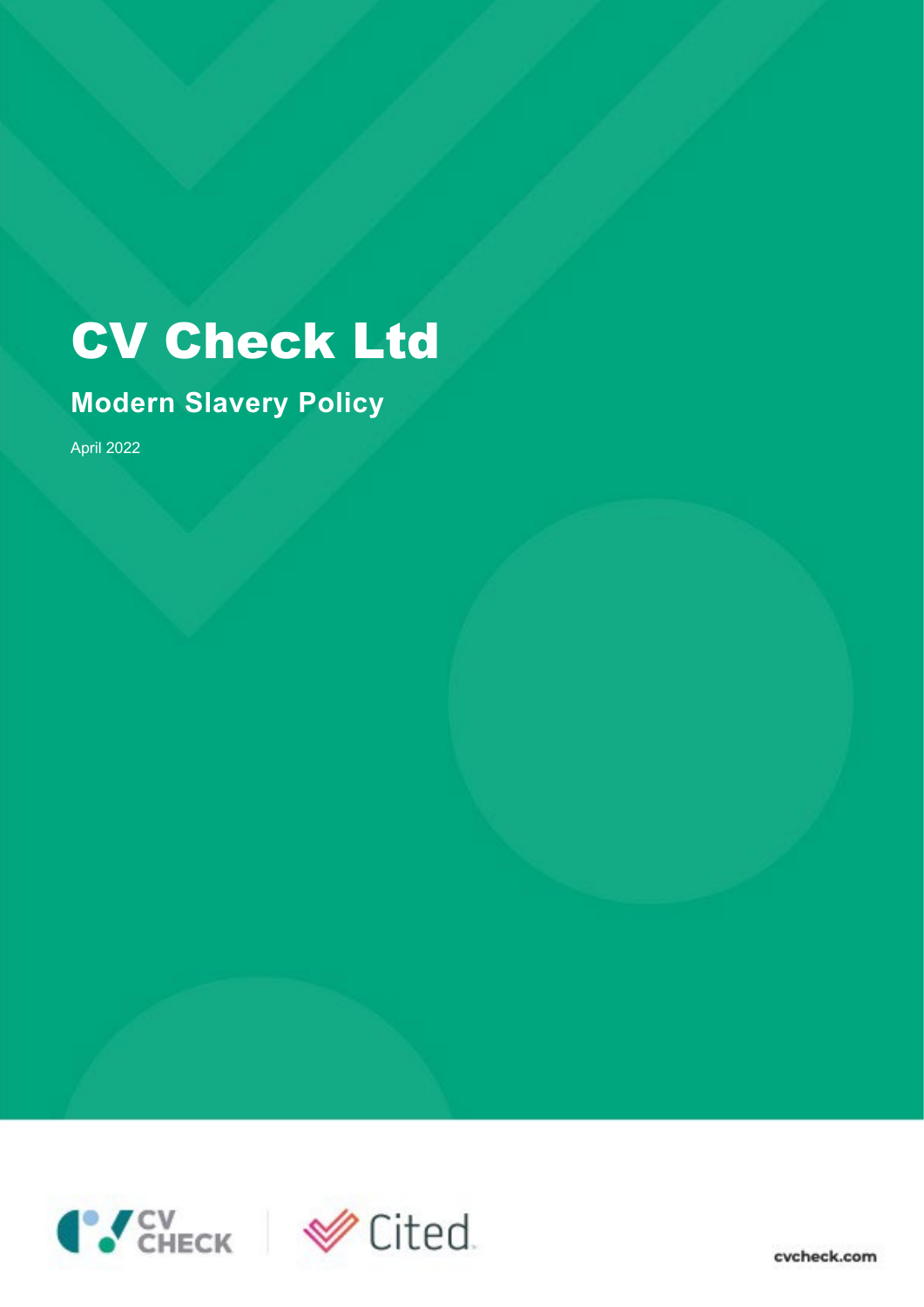#### <span id="page-1-0"></span>**Table of Contents**

## **Contents**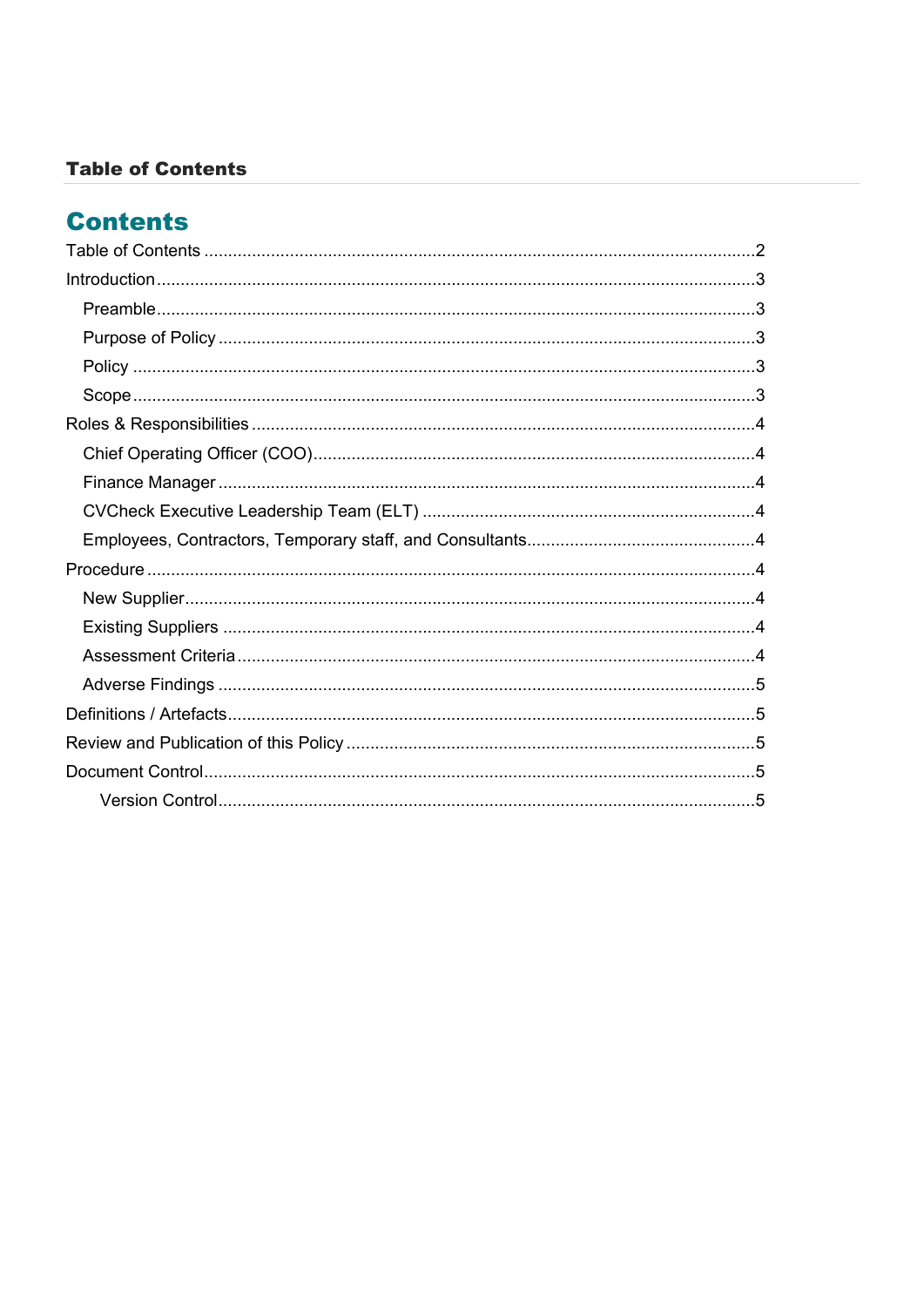# <span id="page-2-0"></span>Introduction

#### <span id="page-2-1"></span>Preamble

On 1st January 2019, the Commonwealth Modern Slavery Act 2018 (the Modern Slavery Act) came into effect. It established, for certain organisations, reporting requirements to support the Australian business community to identify and address their modern slavery risks, and to maintain responsible and transparent supply chains.

While not an organisation that has obligations under the *Modern Slavery Act 2018 (Cth)* ("the Act"), CV Check Ltd ("CV1") none-the-less recognises an ethical obligation to consider the intent of this legislation.

CV1 therefore seeks to limit the risk of modern slavery occurring within our supply chain. CV1 will take commercially reasonable steps to ensure that we limit any risks with our goods or services suppliers.

Furthermore, as CV1 is not an organisation with statutory obligations to complete a Modern Slavery Statement ("Statement"), any reporting will be internal only.

#### <span id="page-2-2"></span>Purpose of Policy

This document defines CV1's policy for limiting the risk of all forms of modern slavery from our supply chain, and sets out whether, when, and how we will undertake any necessary verifications.

It includes CV1 Board reporting requirements.

#### <span id="page-2-3"></span>**Policy**

The purpose of this Modern Slavery Policy is to ensure that CV1:

- complies with the intent of the Modern Slavery Act and relevant local and national laws;
- sources products and services in accordance with legal obligations and community expectations; and
- acts, and works with suppliers, to minimise the potential for modern slavery in the CV1 business and supply chain.

This policy should be read in conjunction with CV1's following policies:

- Code of Conduct.
- Supplier Management Policy, and
- Whistleblower Policy.

#### <span id="page-2-4"></span>**Scope**

This Policy applies to:

- employees, contractors, temporary staff, and consultants; and
- those third parties from whom CV1 purchases goods or services.

Whether CV1 should seek confirmation of agreement to our Supplier Code of Conduct will be based on an assessment of the supplier. Only those considered "high" risk will be assessed via questionnaire.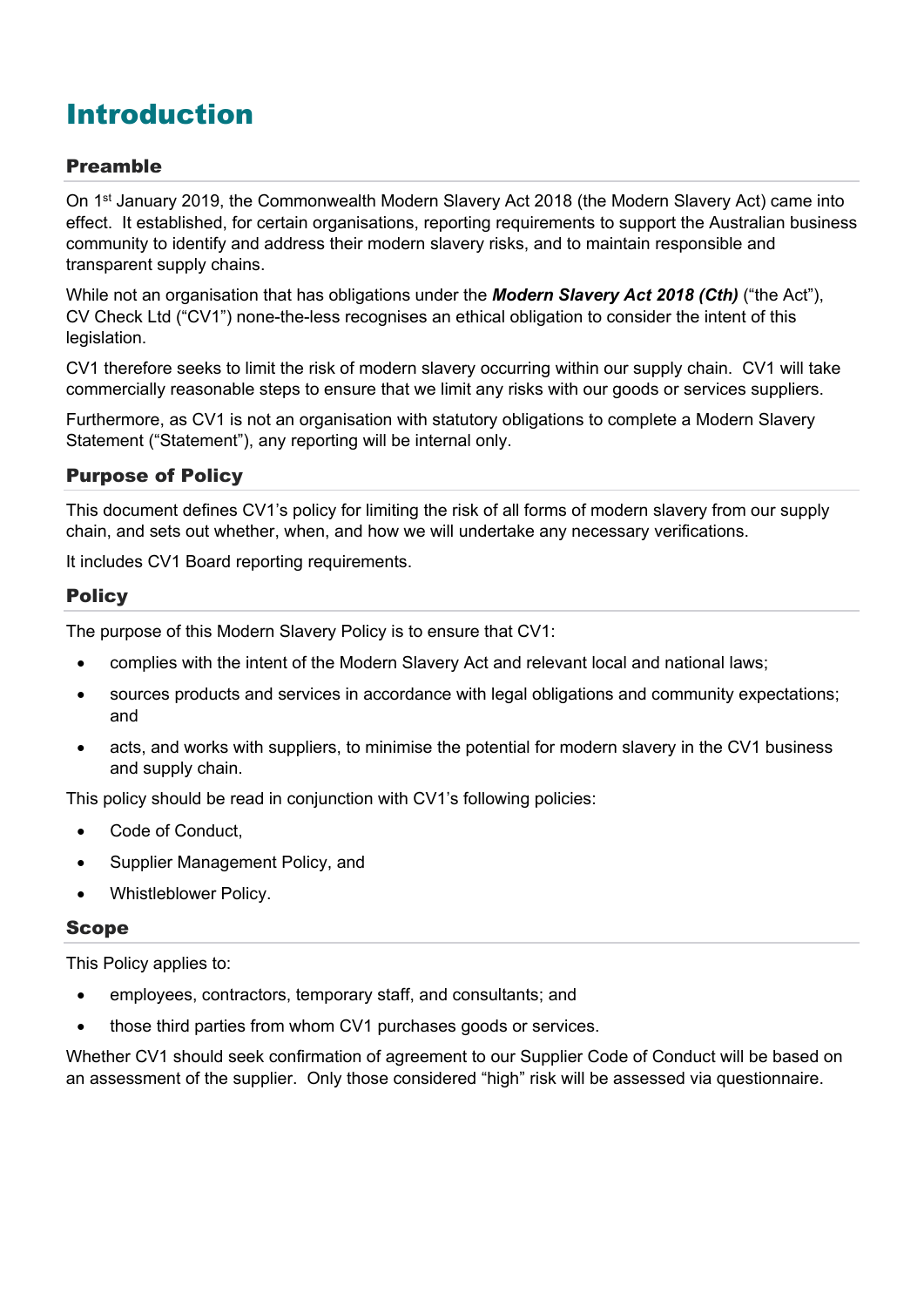# <span id="page-3-0"></span>Roles & Responsibilities

#### <span id="page-3-1"></span>Chief Financial & Operating Officer (CFOO)

The CFOO has responsibility for ensuring compliance with this policy.

The CFOO will prepare a report, based on assessments made and confirmations sought – this will be presented to the CV1 Board on a quarterly basis.

#### <span id="page-3-2"></span>Finance Manager

The Finance manager has responsibility for:

- assessing suppliers as set out below, and
- seeking supplier confirmation of agreement to our Supplier Code of Conduct.

The Finance manager will report findings to the CFOO.

#### <span id="page-3-3"></span>CV Check Ltd Executive Leadership Team (ELT)

The ELT have responsibilities as set out below – see Review and Publication of this Policy.

#### <span id="page-3-4"></span>Employees, Contractors, Temporary staff, and Consultants

All personnel are to be aware of this policy, and other related policies, and consistent with CV1's Whistleblower Policy, understand their obligations to report anything they believe breaches any policy.

### <span id="page-3-5"></span>Procedure

#### <span id="page-3-6"></span>New Supplier

Together with the CV Check Ltd Legal Counsel, the Finance Manager will assess new suppliers. Based on that assessment, should the supplier be considered "high risk", the new supplier will be asked to complete the Code of Conduct questionnaire.

#### <span id="page-3-7"></span>Existing Suppliers

A periodic review will be undertaken of existing suppliers, any re-assessed as "high risk" will trigger CV1 to request the supplier to complete the Code of Conduct questionnaire.

#### <span id="page-3-8"></span>Assessment Criteria

Assessments will consider:

- The size and nature of the supplier's business (i.e. we would not need to seek an assessment of a large public or well-known company – their reputational damage would be a deterrent for such an organisation);
- The size and nature of the business we have with the supplier (i.e. for some suppliers, we only conduct a single check – it would be commercially unreasonable to do further checks);
- Geographies in which the supplier operates; and
- The supplier's industry e.g. professional organisations vs labour-intensive, unskilled industries.

Other considerations may be included as needed, or as directed by the ELT.